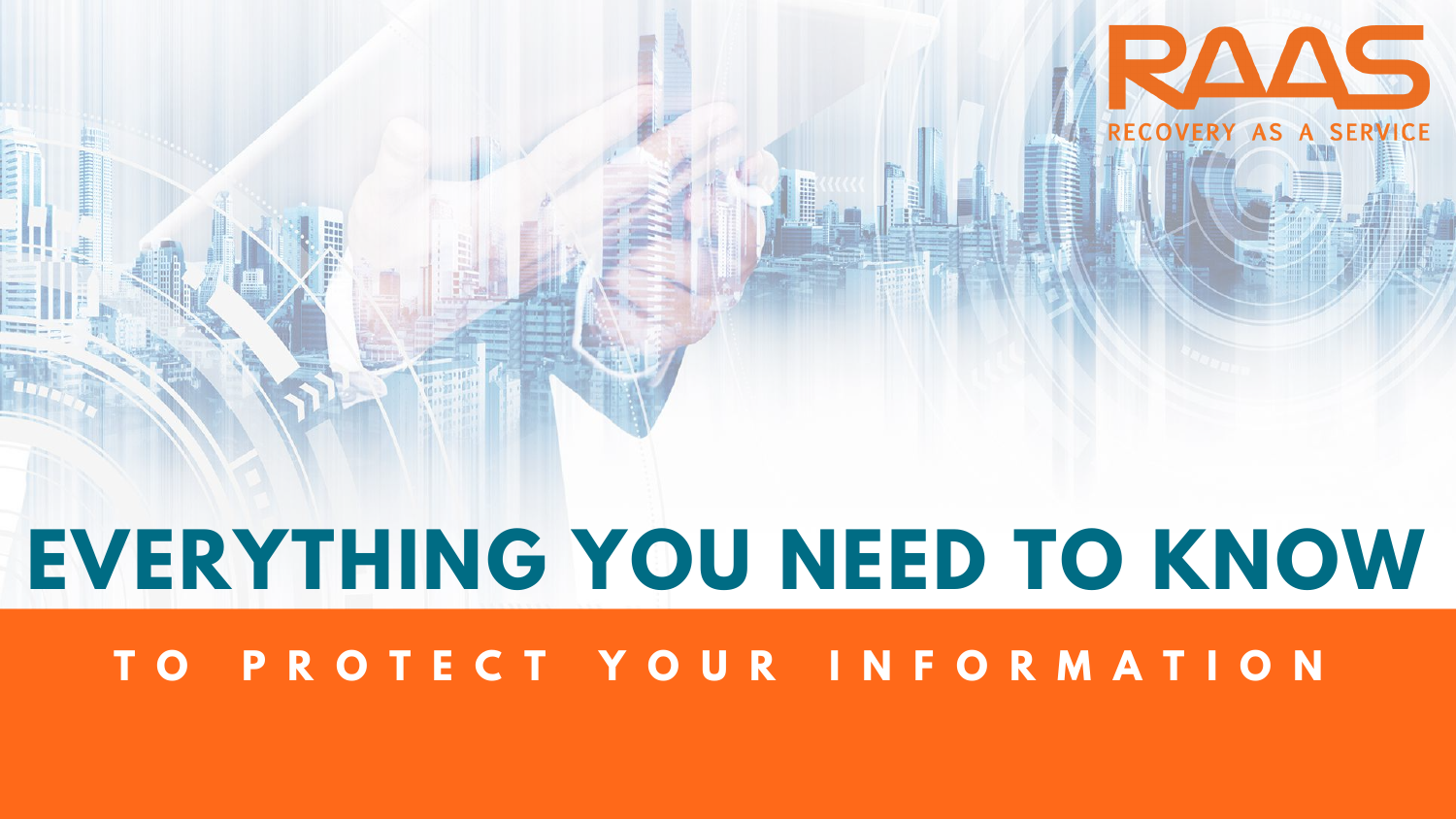## **CONTENTS**

- Introduction
- The 7 Deadly Sins of Corporate Security
- Mobile Security: Top Tips for Protecting Information
- How to create an information security policy in your company
- Disastrous consequences of lack of data security
- Data loss in companies: what to do to minimize the impact?
- Data storage: how to reduce costs and increase security?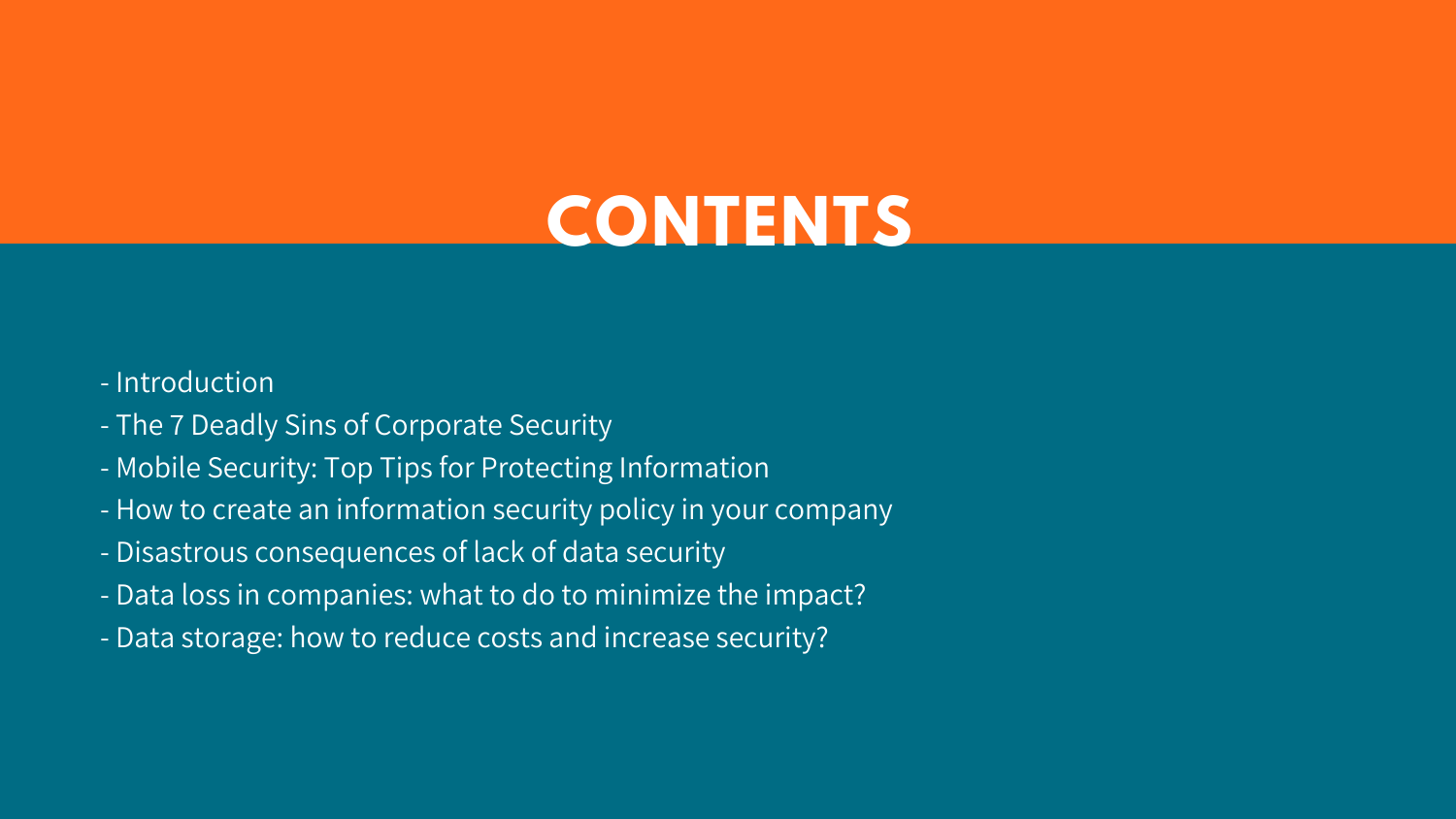**INTRODUCTI ON**

Data security is very important for business success as more and more consumers and other stakeholders are concerned about the privacy of the information they provide to businesses. Ensuring the confidentiality of business data is a daily struggle of managers and employees need to be aware of the importance of information security.

Computer attacks are becoming more and more sophisticated, so that those responsible for information security are always alert and have a proactive attitude to security. When data security fails, the consequences for a company can be disastrous, and can even lead to bankruptcy.

In such a digital world, it isn't always easy to protect the confidential information that companies store. Due to mobility, the devices used in companies are increasing in number, which makes it necessary to create security policies not only for static equipment, but also for mobile equipment such as laptops and smartphones. And this means that threats also exist in greater numbers.

In this e-book, we'll cover a number of data security issues in business so you can start protecting your most valuable asset right now: your information!

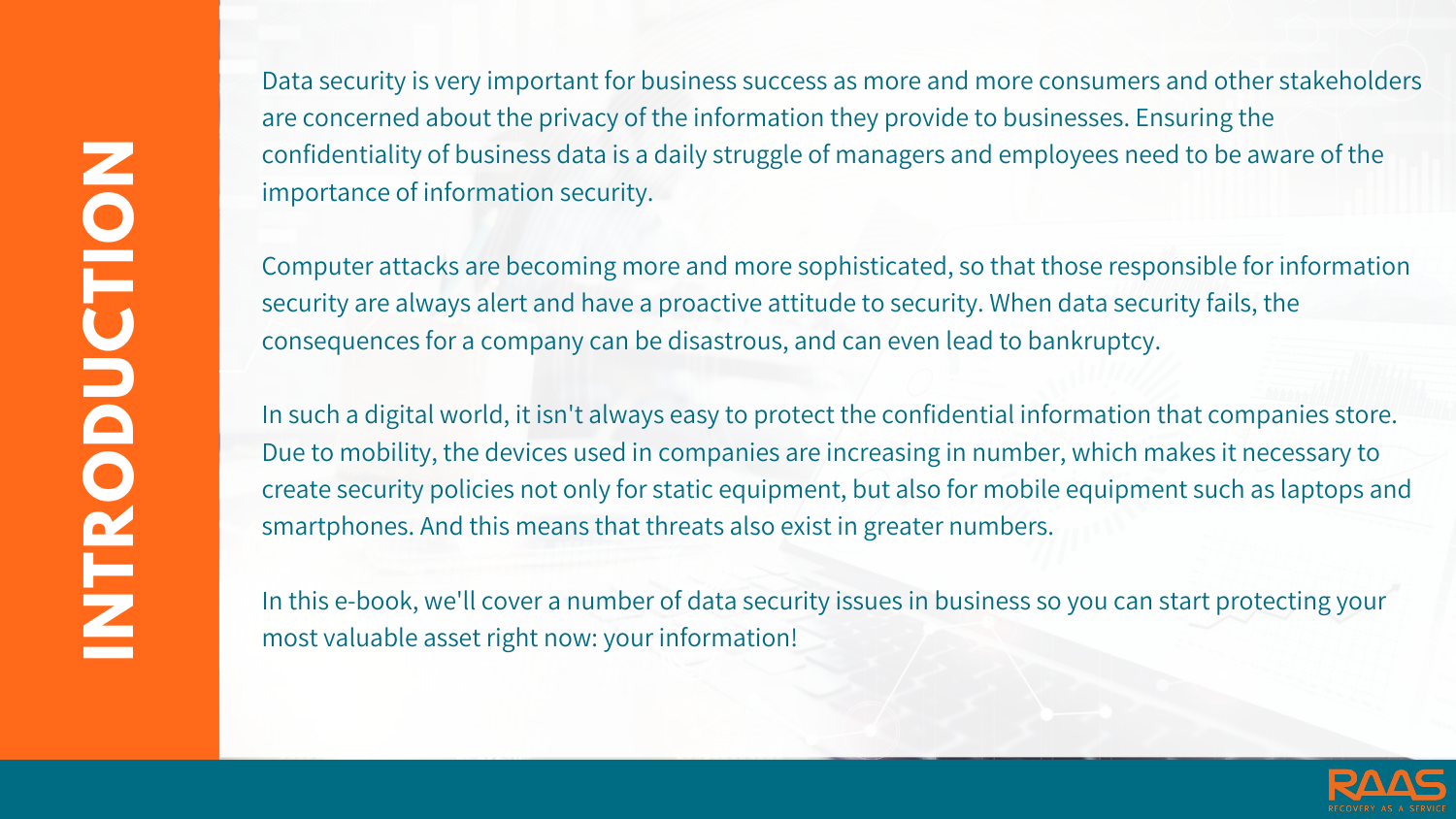#### **1.Negligence**

Despite growing awareness of the importance of protecting data, there are still many companies that fail in this area and are negligent with regard to the use of an antivirus, for example. Even the most basic rules of security must be applied and made known, because this is the only way to motivate employees to work to protect all confidential information.

## **2. Curiosity**

"Curiosity killed the cat" is a very old proverb that must be taken very seriously! However tempting it is to click on a link, we shouldn't do it if we don't have full trust in the sender. Many of the viruses installed on computers entering through hacking emails present seemingly relevant subjects that are more than schemes designed to get people's data, get them to subscribe to fraudulent services or install spyware on their equipment. A warned user should never access a link from an unknown sender even though it appears to be trusted.

#### **3. Opportunism**

Related to previous sin, opportunism is one of the greatest dangers of the digital world. Tempting raffles, free travel and very easy credit are ways that hackers can find to attack the most innocent users. The probability of a trap to steal data in these cases is more than 98%. Make sure that all employees of the company adopt a very precautionary behavior.

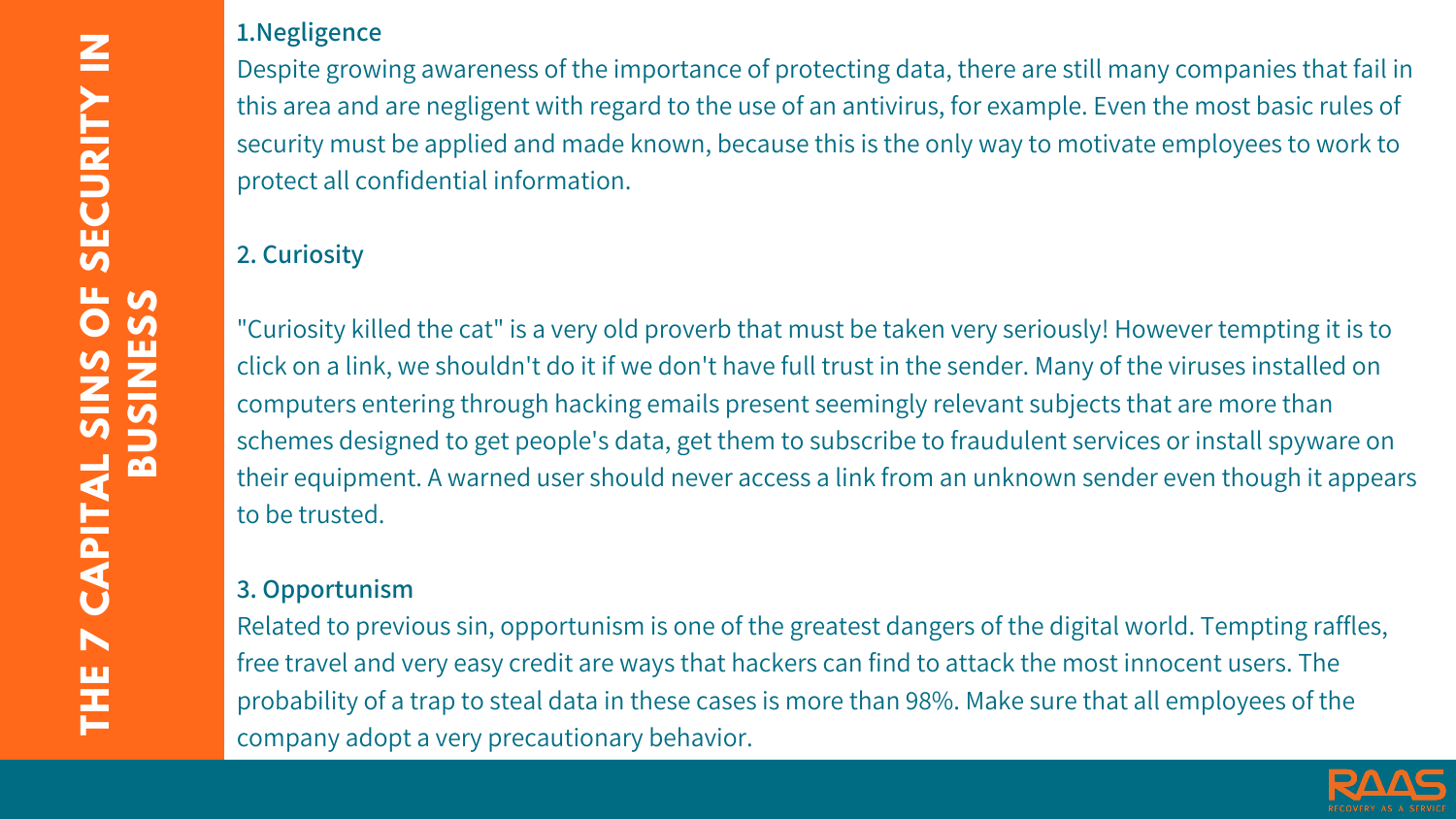#### **4. Leisure**

In a work environment, the Internet must be used objectively and with a purpose. It is true that at some point all employees use the Internet for personal purposes, but you have to be very careful not to get carried away by idleness. Downloading e-mail attachments or entering unreliable sites to buy something is quite risky and can compromise the entire security of the organization.

#### **5. Innocence**

There are people who are not suspicious of receiving too many identical emails or receiving too generous offers. One must be careful not to be too innocent in the digital world. Be wary of all the strange emails and all the senders you don't know - in doubt it's a fraudulent message that should be discarded.

#### **6. Indiscrimination**

Don't trust your passwords with anyone and be very careful when setting your passwords. Use a password manager with strong encryption to store all your private information and never leave passwords exposed in post-its.

#### **7. Waste**

There can be no vacation in care about private data, so information security is an area you should always be working on and looking for better ways to ensure your privacy.

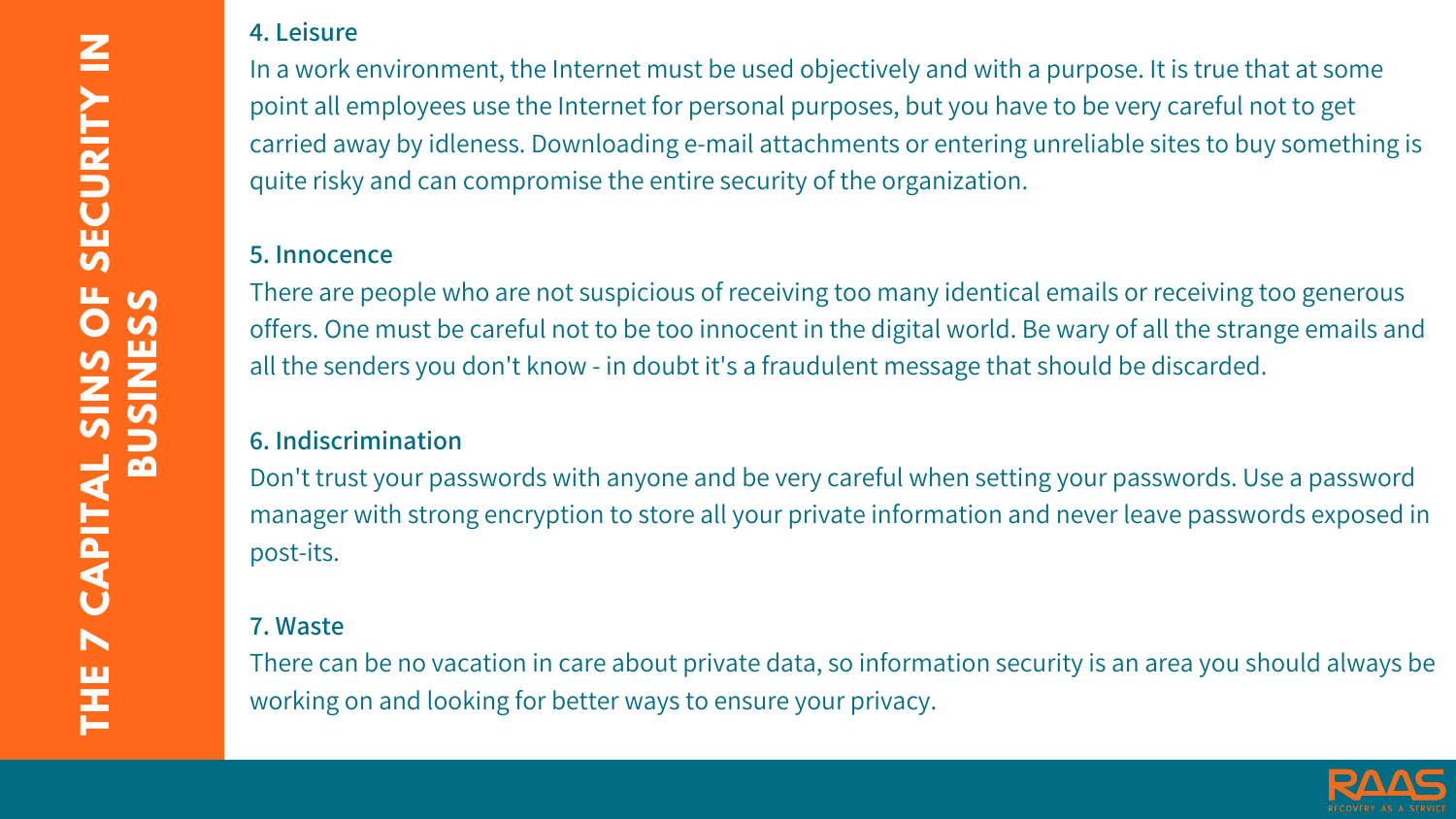of companies around the world suffered at least one computer attack in the last two years **78%**

of attacks suffered due to internal security flaws **92%**

of attacks suffered due to information loss on mobile devices **35%**

companies doesn't protect your information with data protection solutions **57%**

is the average loss of productivity in every computer attack **61%**

is the average loss of revenue resulting from a every computer attack **42%**





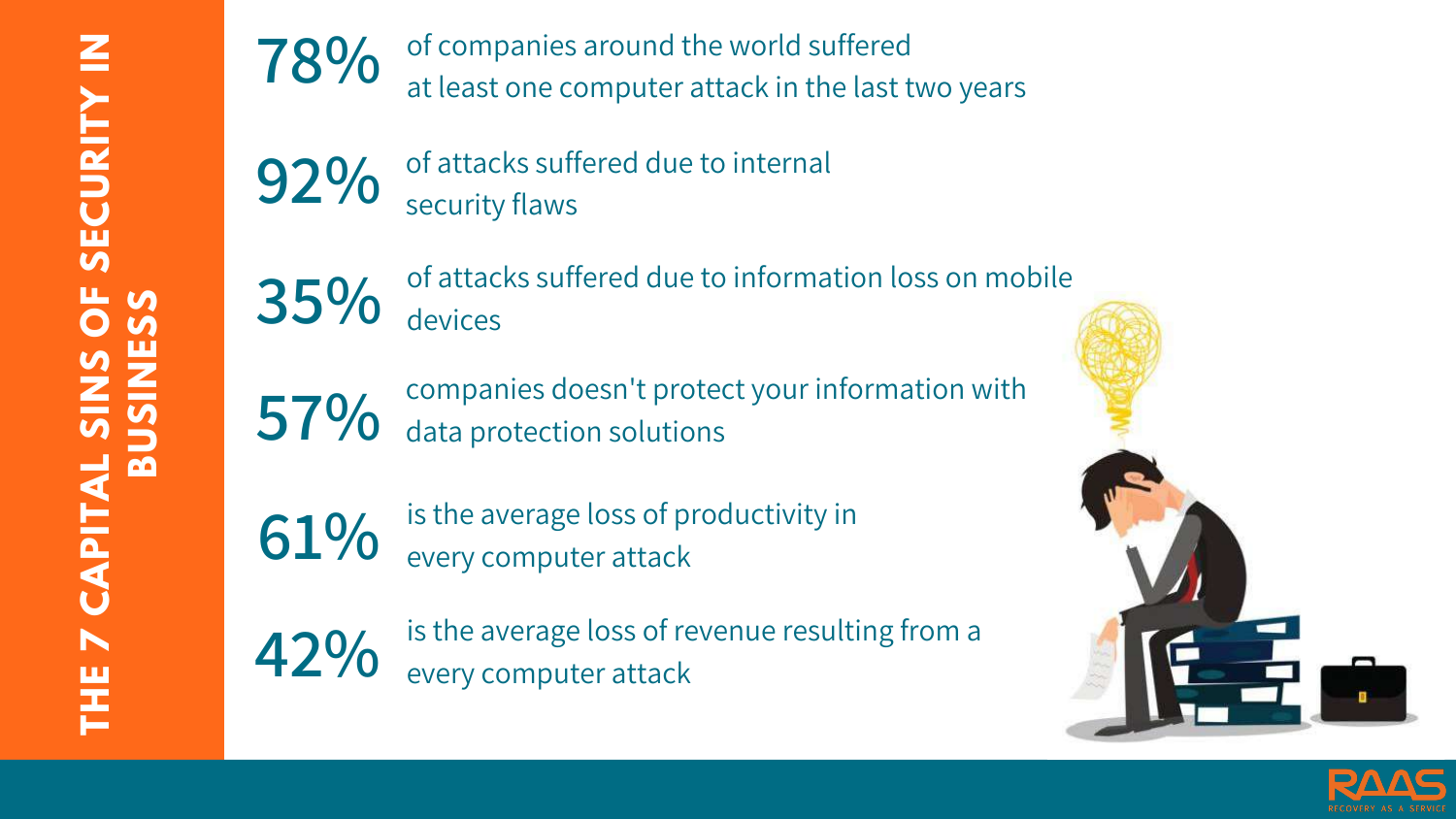#### **Create a mobile security policy**

Having a security policy for mobile devices is critical to ensure compliance by employees. Also develop awareness programs for the team so they realize the importance of protecting business data. This security policy should contain explicit penalties for violators, to awaken employees' sense of responsibility.

#### **Use encryption**

Mobile devices are often connected to public Wi-Fi networks and this is quite dangerous if there is no encryption when transferring important information such as usernames, passwords, keys to APIs, and other sensitive information.

#### **Cloud Solutions**

It is difficult to find a business these days that has a fixed schedule from 9am to 5pm. Nowadays, companies are more flexible regarding schedules and due to the use of Cloud and mobile technology it is possible to work from any location and at any time. Cloud storage synchronizes information between different devices, so everyone can work on the most up-to-date version of a particular document, regardless of which device they are using and where they are. Cloud, if correctly configured, guarantees high level security and maximum privacy.

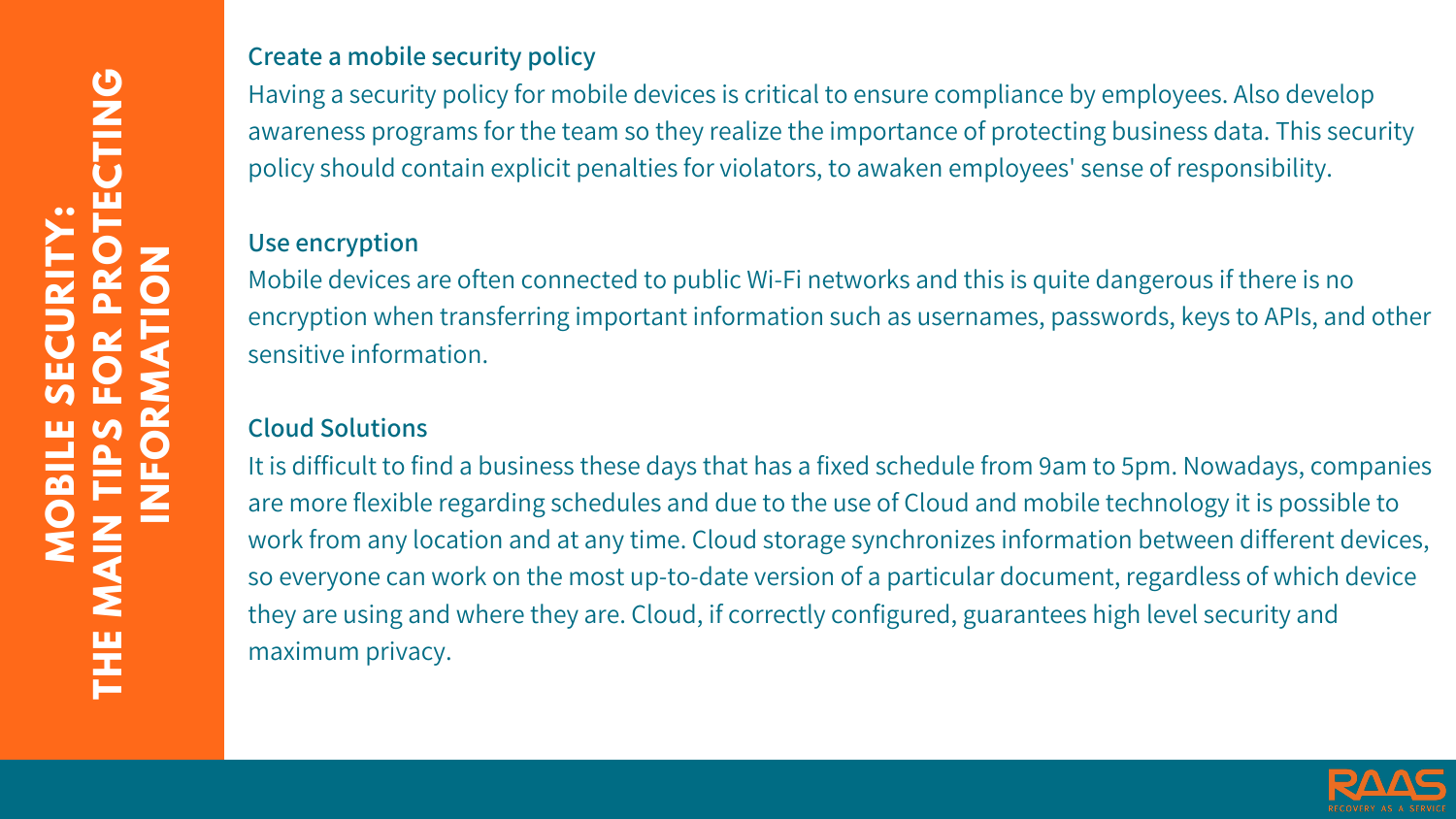**MOBI LES ECURI TY :THEMA I NTI PS FORPROTECTI NGI NFORMA TI ON**

## **Use VPN**

A virtual private network (VPN) is a type of private connection that uses a public network to access your company data. It contains a connection encryption that prevents data interception and IP tracing. This is the safest way to access company data through public networks, such as hotels and airports, and it must be the only way a user can connect to the corporate network.

#### **Limit access to resources**

When using your smartphone, you may have to install several applications. Each application needs access to certain device features to function properly. However, in many cases the applications ask for access to resources that are not essential for its correct functioning. Therefore, it is advised that you do not allow applications to have access to features that are not absolutely essential to your use.

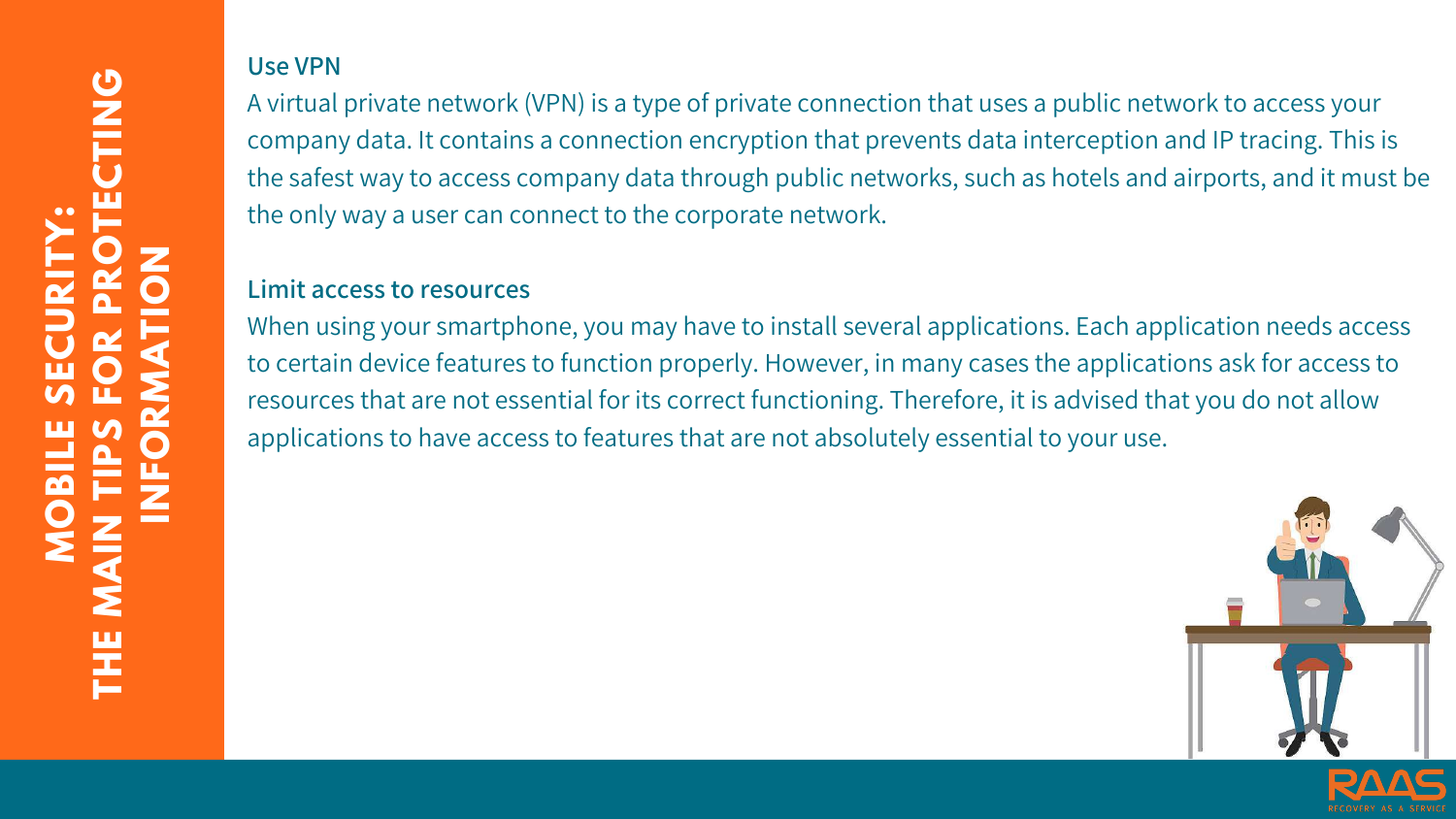The protection of company information is the theme of the moment, due to the arrival of the new General Regulation of Data Protection of the European Union (GDPR). Companies are increasingly digital and without adequate prevention measures, data security is seriously compromised. Corporate security policy is an essential tool to ensure that your data remains secure.

#### **What is a security policy?**

The security policy is a document developed by the company that records the principles of security that the company adopts and that must be followed by the employees. Security policy should be applied across all information systems, and cover the entire infrastructure. For policy to be respected, it's essential that top managers actively participate in its implementation.

#### **How to create a good information security policy**

- Define the responsibility of the employees: establish penalties for the misuse of the company's IT resources. There should also be clear and well-understood rules on access to websites and recommendations on the use of the electronic devices provided.

- Training: there must be practical training in the presentation of the information security policy. The company must collect individual statements from employees, where they undertake to comply with the rules contained in the document. This manual should be easily accessible to employees and should be reviewed frequently so that it is kept up-to-date.

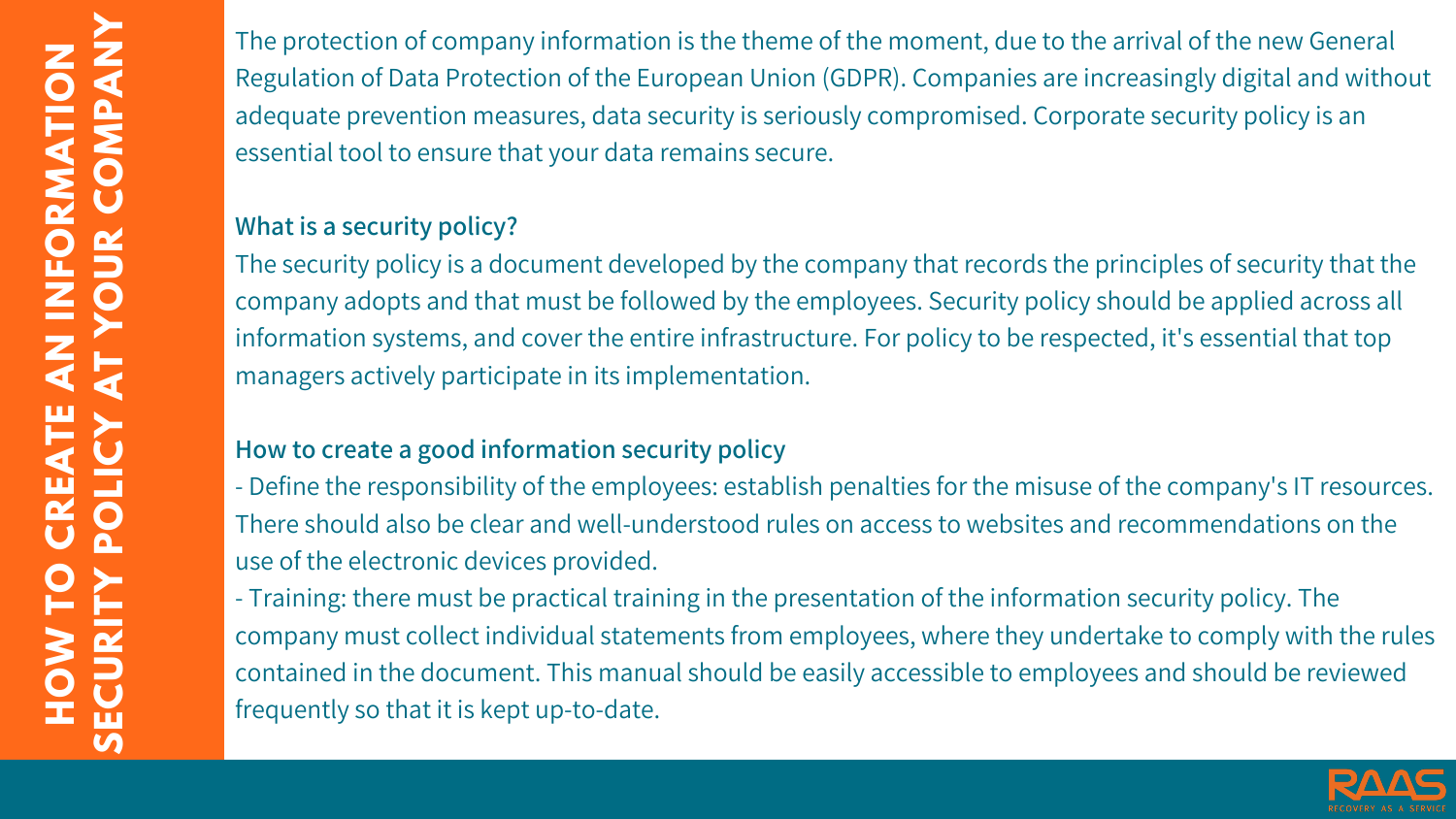- Name a person in charge: the company must appoint a responsible person to monitor compliance with the information security policy. This employee should be responsible for detecting breaches of rules. - Make the security policy known: the document must be approved by the human resources department of the company. The rules in this document must be in accordance with the laws of the workplace and the internal staff manual. After approval by the human resources, top managers should also do their approval. There follows a wide dissemination of the security policy, which should be easily accessible to all employees.

- Adopt a disaster recovery plan: disaster recovery plans are essential for planning actions that ensure that a disaster that doesn't interfere with the company's performance. In addition to this proactive action, disaster recovery plans also have a reactive action, through the action of executing emergency actions, previously planned, that guarantee immediate resolution of problems. Disaster recovery is still defined as the set of procedures to be performed in crisis situations. The ultimate goal is to save your business data so your information stays safe and sound.



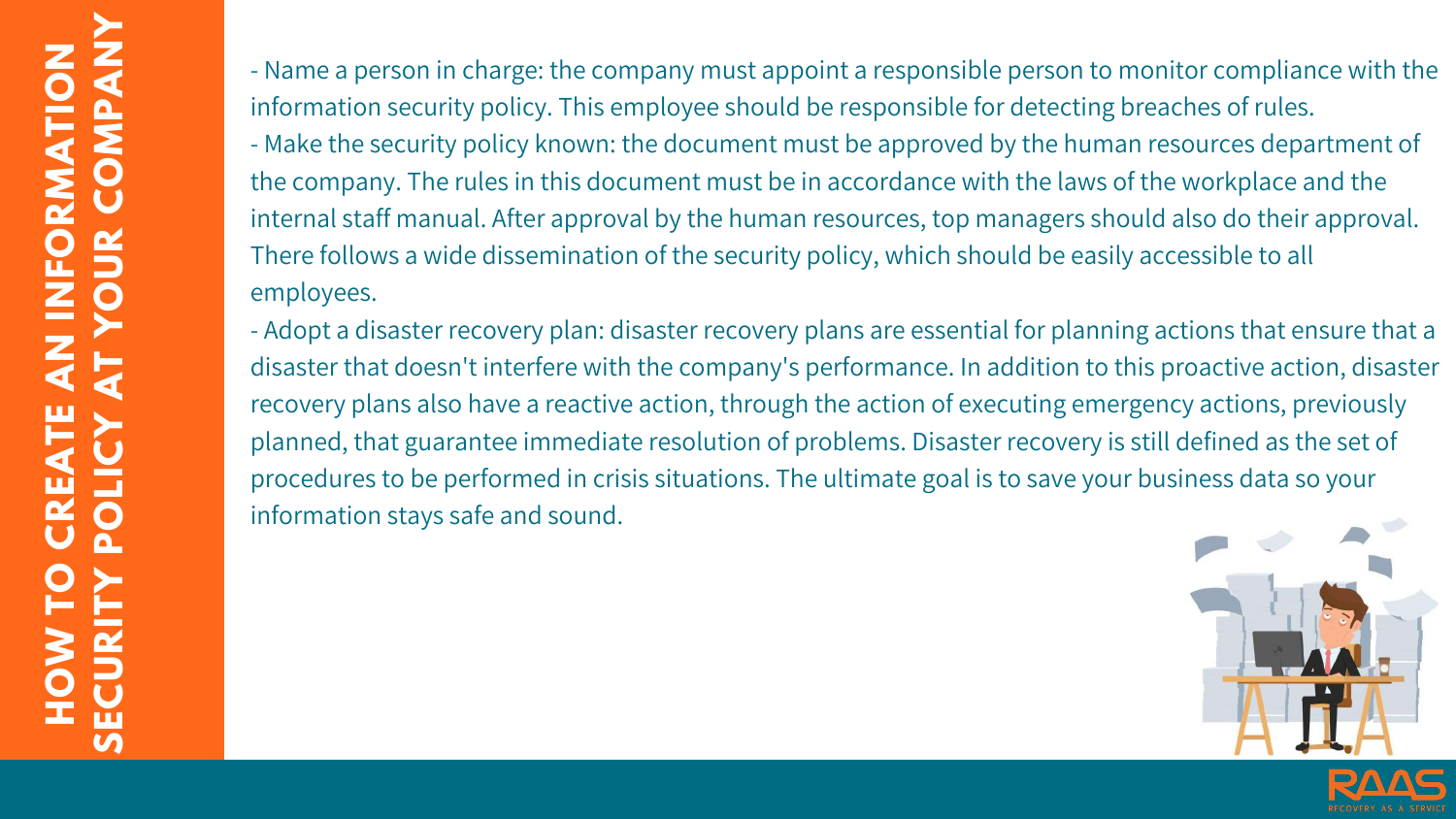Computer attacks are becoming more and more sophisticated, so that those responsible for information security are always alert and have a proactive attitude to security. When data security fails, the consequences for a company can be disastrous.

#### **Exposure of data**

When the company doesn't have an effective data security policy, one of the worst consequences is the exposure of data. If a company doesn't adopt encryption or masking rules and if it doesn't protect its devices through passwords, the likelihood of confidential data being exposed is much higher. And when this data leak occurs, the company loses credibility, and may even fail.

#### **Heavy fines**

With the entry into force of the GDPR, companies need to be very careful about how they manage the most sensitive data. The new GDPR focuses heavily on enforcement and penalties, through the application of high fines for offenders. In cases of minor infringements, it may reach 10 million euros or 2% of the global turnover of the group in which the company operates, and in the most serious cases it may reach 20 million euros or 4% of world turnover.

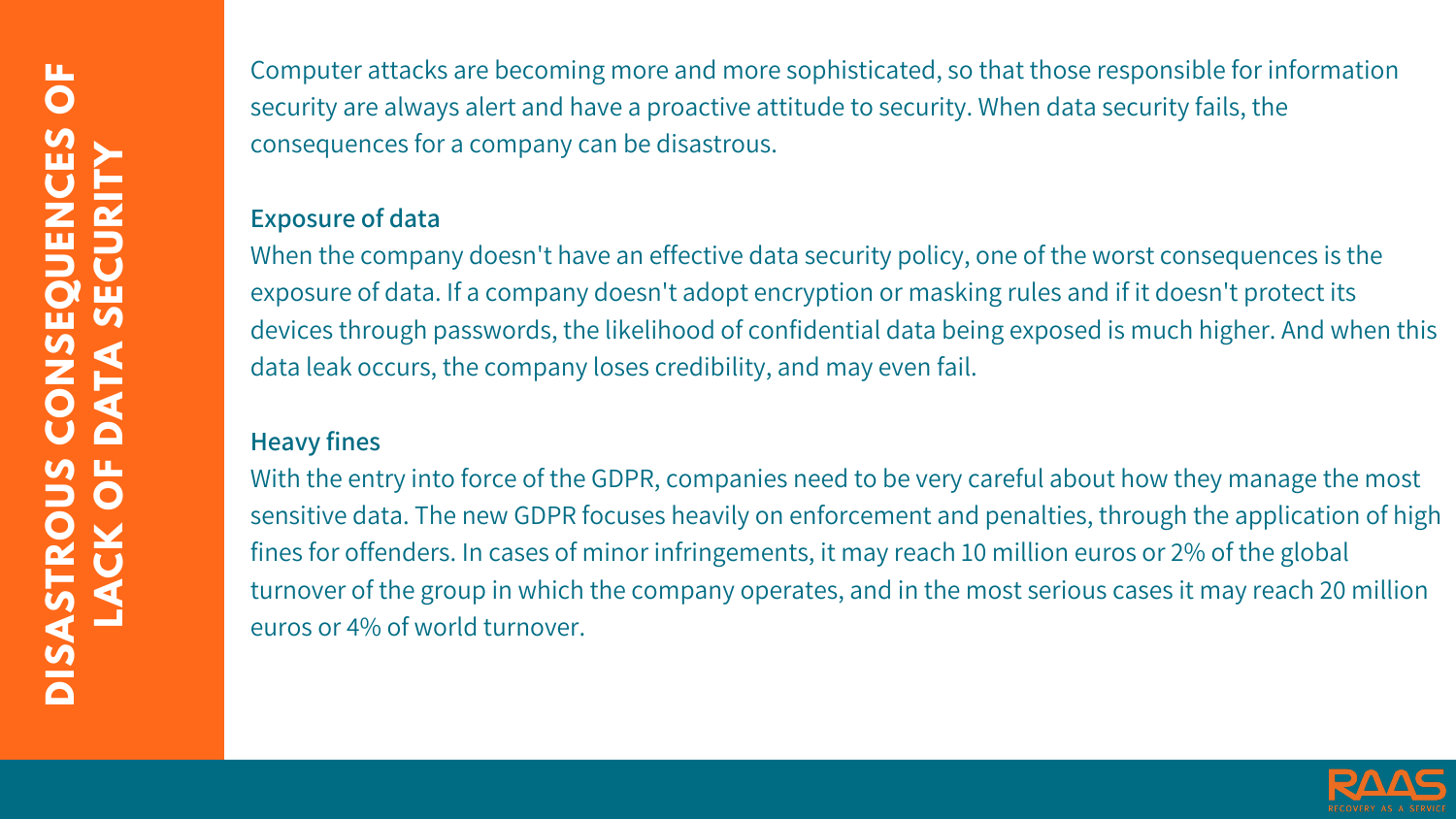#### **Damage to the company image**

When a company leaves their confidential data exposed, their credibility with customers and suppliers is compromised. No company and no customer likes to deal with an organization that is not able to guarantee the privacy of your information. These image damages can compromise the survival of the business.

#### **Repetition of work**

When there is no guarantee of information protection, IT teams are very likely to be forced to do the same tasks over and over again to recover data that has been lost. It is essential that the company has well defined processes for the management and processing of confidential data. The constant repetition of tasks can lead to the demotivation of the employees and the consequent increase of the turnover rate in the company.



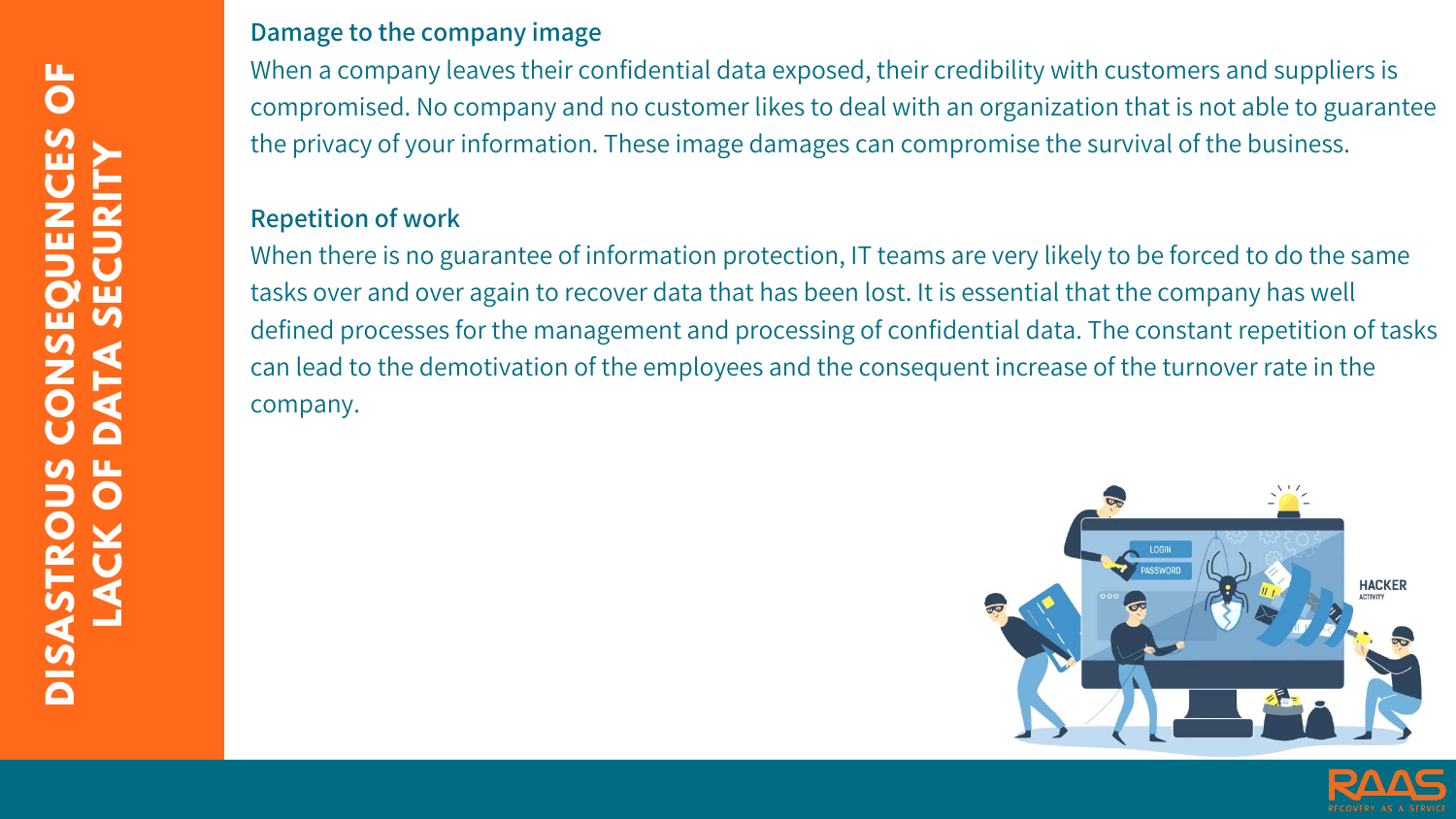As far as data loss is concerned, prevention is always the best solution. It is through the data they have that companies can analyze their audience, define marketing campaigns and guide the whole strategy of the business. However, there are more and more threats to information security, so it is essential to devise strategies to minimize the impact in case of data loss in companies.

#### **Backup in different environments**

It is essential that the most important information of your company has several copies, so that there is no risk of being lost forever. If you previously saved data to disk or tape was considered sufficient, nowadays it is strongly advised to use the Cloud, because it is the most reliable and secure solutions that simultaneously ensures an offsite copy (off-site). In addition to having your data stored in a secure location, you can access it from anywhere and from any device, as long as you have access to the Internet.

#### **Promote conditional access**

Often companies do not condition access to certain documents by some employees and this can compromise information security. It is important that each employee has only access to the data that he or she really needs, otherwise, if there is a computer attack, it is difficult to find out where they came from. It is also essential that companies block access to sensitive information over unsafe public networks. In this way, the probability of suffering external attacks is minimized on a large scale.

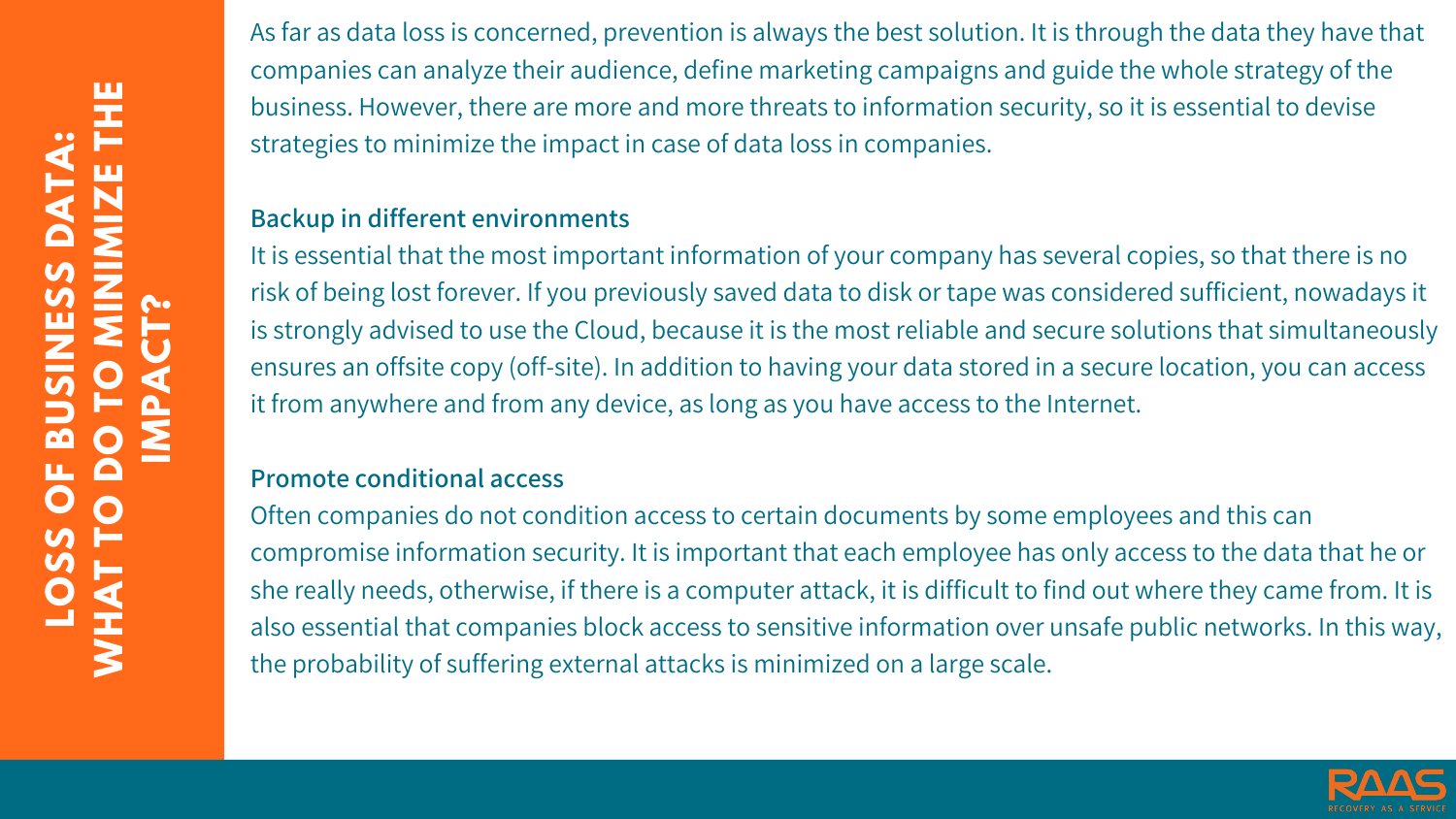#### **Have a recovery service in the Cloud**

It is very important to have a recovery service in the Cloud, so that even in the event of a disaster that affects information systems, there is no total loss of data. RAAS (Recovery as a Service), for example, provides a dedicated recovery infrastructure with the possibility of selective data replication. This service enables nearinstant disaster activation on virtual servers in a remote environment. In this way, even in the case of more extreme disasters, the information is easily recovered, not interfering with the usual performance of the company.

## **Encryption and data masking**

Data encryption transforms information by using an algorithm so that there is no easy and perceivable access by a third party, but only by those who have the correct encryption key, which shows their true content. Data masking creates a version similar to the original data in terms of structure, but without revealing its true information. Its original format remains unchanged, but the data presented is fictitious. Masked data can be used in test and auditing environments without compromising the result of the analysis, but always ensuring the confidentiality of sensitive information. It is essential to use these two mechanisms, so that even if the information is picked up by can not be deciphered.



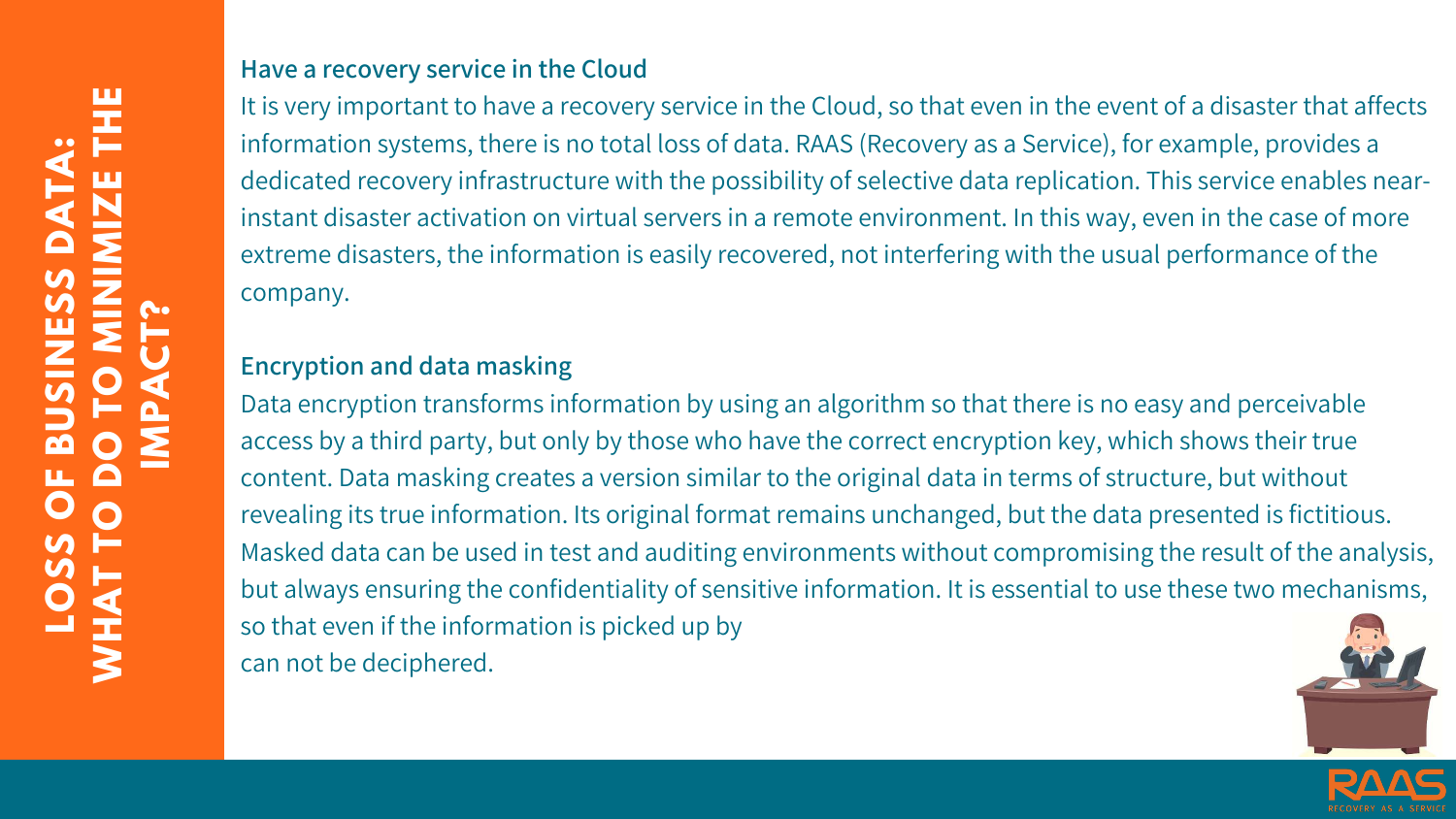The volume of data created in companies is increasing and there is great difficulty in managing and storing all the information created daily. Technology helps companies cope with this "data boom, " but it isn't always easy to find the balance between cost savings and increased security.

#### **Adopt a storage**

Using storage to consolidate disks and centralize data storage brings immense benefits to businesses. First, it is a scalable service and consumes much less energy than having multiple servers with scattered information, helping to reduce the costs of the business and facilitate the whole process of administration and management of the infrastructure. It is a secure solution, with high redundancy rates against faults, and even allows to use replication, that is, all information can be duplicated in two different devices, reducing to almost zero the probability of information loss. Finally, modern arrays have a high degree of efficiency, both for the performance they afford against reduced energy consumption, and for the data compression and deduplication features, which allow for better disk performance. system.

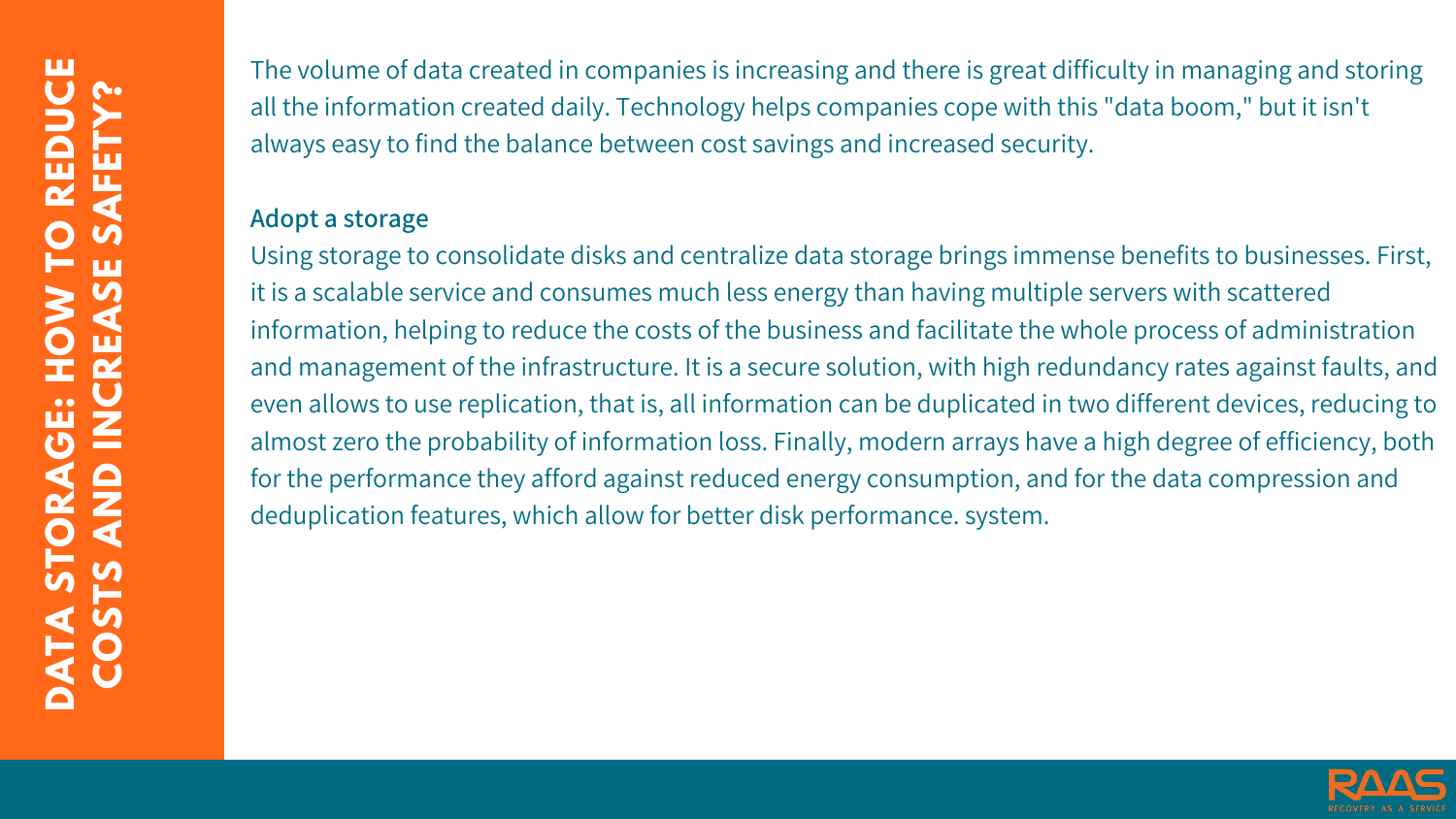#### **Invest in Cloud Storage**

A study carried out by KPMG concluded that half of the companies that choose to store in the Cloud refer to low costs as the main motivational factor. Using Cloud will allow physical documents to be deleted, which reduces employee costs and storage. Cloud allows the enterprise to not have to invest in expensive, complex structures such as datacenters. In addition, using Cloud is extremely secure and allows any employee of the company to have access to information from any device with Internet access, which will improve their [performance.](https://multipeers.itpeers.com/)



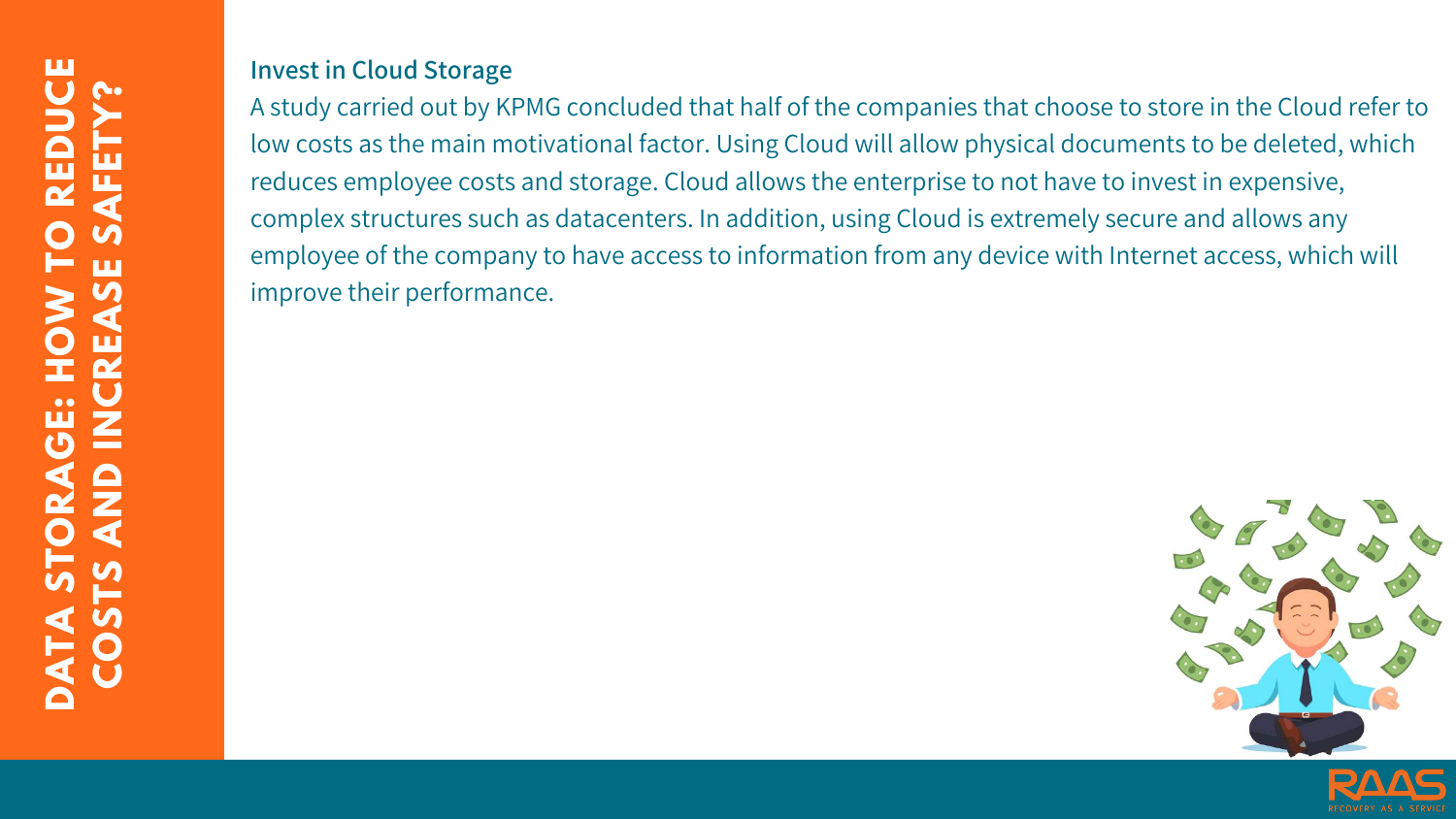



#### **No initial [investment](https://multipeers.itpeers.com/)** Recovery and backup provided as a single service with monthly payment



**Continuous [management](https://multipeers.itpeers.com/)** Managed service 24 hours a day and 7 days a week ensures your applications' availability



**Easier Disaster [Activation](https://multipeers.itpeers.com/)** Instantly enable remote virtual servers for fast recovery



#### **Dedicated [Infrastructure](https://multipeers.itpeers.com/)** Guaranteed isolation of your data for a total protection of your information

**[Guaranteed](https://multipeers.itpeers.com/) service** Fully managed services provided by our specialized team



#### **Quick [recovery](https://multipeers.itpeers.com/)** Recover a virtual server in seconds